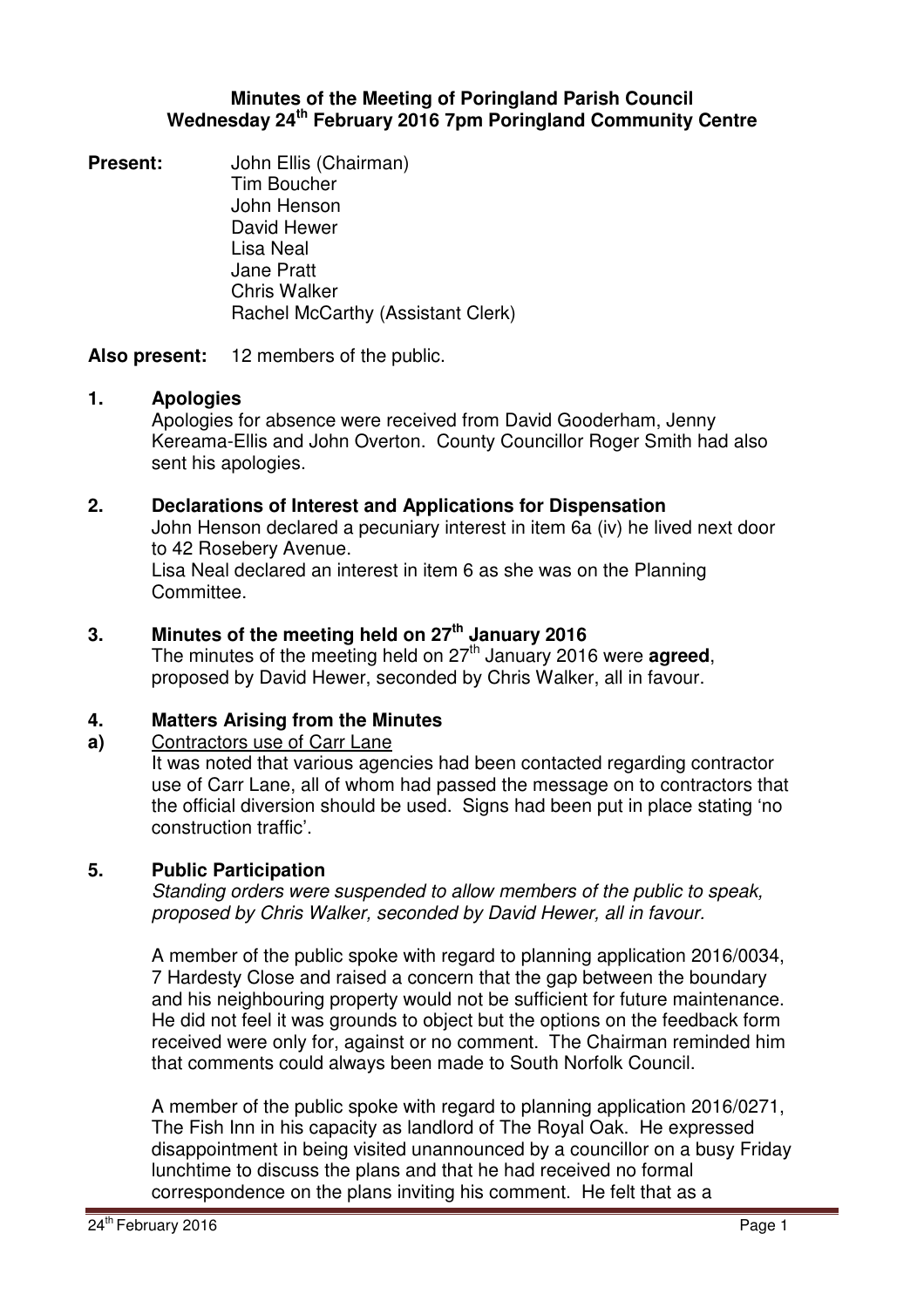community asset the Parish Council should seek to protect the integrity of The Royal Oak which he felt would be compromised by this proposed development. He felt that the building of a restaurant would infringe upon the agreement that The Fish Inn was allocated 10 car parking spaces for waiting only and that the natural overflow would become the highway. Consequentially he requested council did not approve the plans.

Another member of the public spoke regarding the same planning application and raised concern that there would be increased parking on the highway outside her residence.

A member of the public spoke regarding planning application 2016/0334, 42 Rosebery Avenue. He distributed a photograph mock-up of the proposed extension and explained his concern that the proposed build would block his neighbouring property's natural light. He considered the proposed wall height to be intrusive and not in keeping with neighbouring properties.

A member of the public requested that council write to Norfolk County Council commending them for the recent works undertaken on the B1332/Devlin Drive Roundabout and the decision not to utilise the temporary traffic lights. Clerk to correspond.

**Clerk**

The same member of the public also expressed disappointment that the Anglian Water works on Shotesham Road had overrun yet no communication had been sent to local residents despite early promises of regular updates. The Chairman confirmed that Anglian Water had advised an update on progress would be issued shortly.

The same member of the public acknowledged that signs had been placed at the entrances to Carr Lane but that the overall situation was still poor.

A member of the public queried if there had been any response to his request in the last council meeting about the tax base for Poringland. The Chairman advised that correspondence had been received from South Norfolk Council late that afternoon providing the contact details for whom to contact.

The same member of the public asked if there was a map which showed the village boundaries. The Chairman confirmed that there was and that this would be sent to the member of the public.

**Clerk**

The same member of the public asked where the new number 40 bus service for the village would be turning. Council was not aware of any such bus service and as such could not comment.

Standing orders were reinstated.

### **6. Planning**

Lisa Neal withdrew from the meeting.

- **a)**  Applications Received
- **i)**  2016/0034 7 Hardesty Close: Front and side extensions and replacement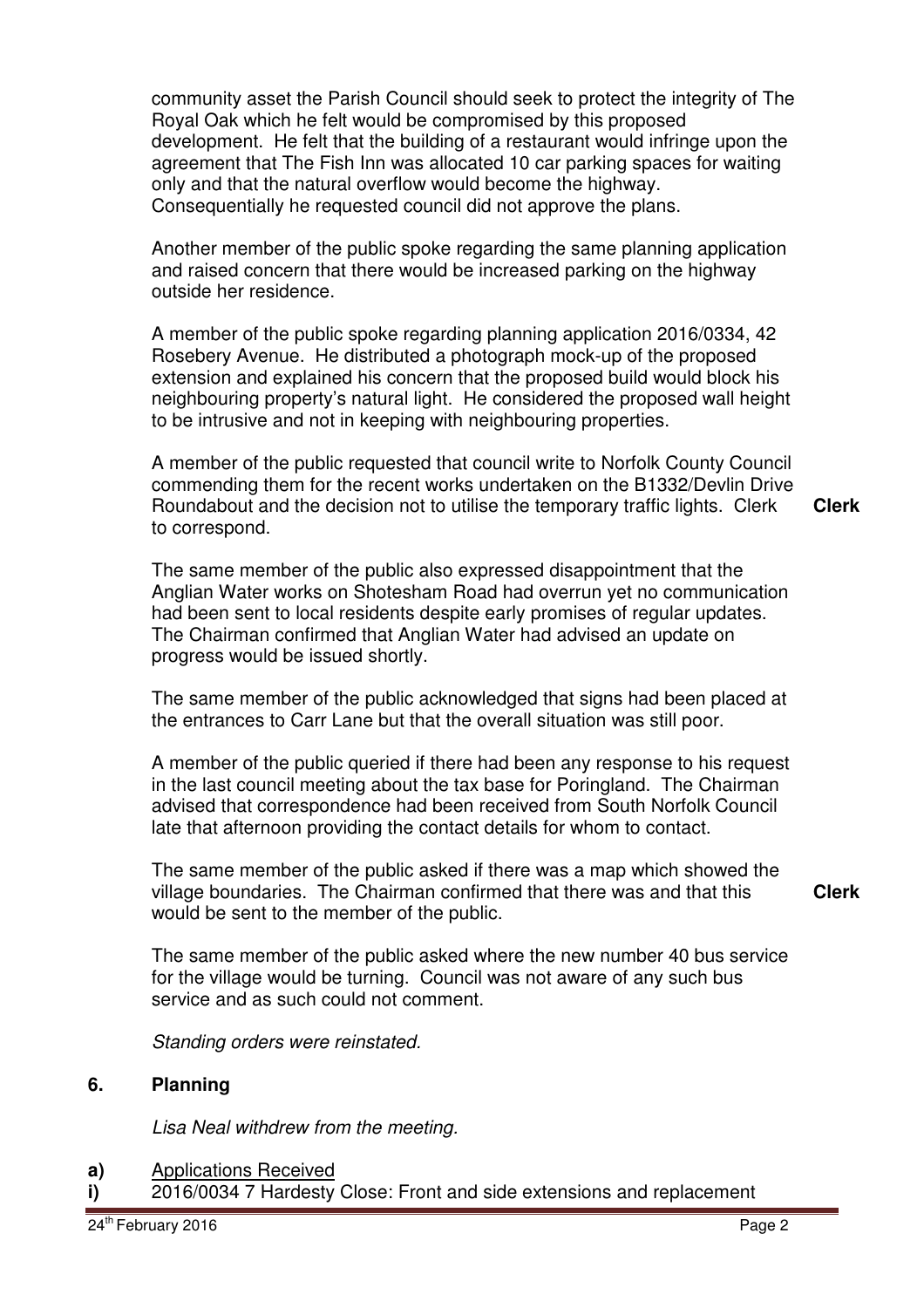store.

John Henson had viewed the plans and visited the site. He noted that subject to adequate access for maintenance being provided at the boundary there was no reason to object to the proposal. It was noted that drainage should also be assessed with the increased roof area.

It was **agreed** to approve the application subject to sufficient access on the boundary for maintenance issues, and an assessment of the drainage and flood risk. Proposed by Tim Boucher, seconded by Jane Pratt, all in favour. **Clerk**

**ii)** 2016/0180 85 The Street: New two storey extension and associated landscape work.

> Chris Walker had viewed the plans. He noted no planning concern with the proposed plans but advised that he had been unable to speak to any neighbours. A discussion ensued about concern for the character of the building being impeached however it was not considered sufficient cause for objection.

It was **agreed** to make no comment. Proposed by Tim Boucher, seconded by John Henson, all in favour. **Clerk**

**iii)** 2016/0271 The Fish Inn, 44A The Street: Change of use to mixed use of hot food takeaway / restaurant. External alterations including installation of pitched roof and new windows.

John Henson had viewed the plans and visited the site. He apologised to the member of the public for visiting at what had transpired to be an inconvenient time. He noted no direct planning concerns with the planned development but concerns were raised as to the availability of car parking spaces and consequential disruption for neighbouring highways/residents.

It was **agreed** to oppose the planning application on the grounds that current parking is inadequate and could impact on local residents. Proposed by Tim Boucher, seconded John Henson, all in favour. **Clerk**

**iv)** 2016/0334 42 Rosebery Avenue: Flat roof extension to the rear with porch to the side and first storey extension over the garage.

John Henson withdrew from the meeting.

John Ellis had viewed the plans and visited the site. He noted that the proposed new roof size was exceptionally high and large; cutting off light to the neighbouring property's porch and passageway. He felt the overall size was not in keeping with the area and was intrusive on the street scene.

It was **agreed** to oppose the planning application on the grounds that it was intrusive and out of keeping with the surrounding properties, that in impacted upon the rights of light of 40 Rosebery Avenue and their party walls. Comment would also be made that if approval was granted a full drainage report should be obtained. Proposed by David Hewer, seconded by Chris **Clerk**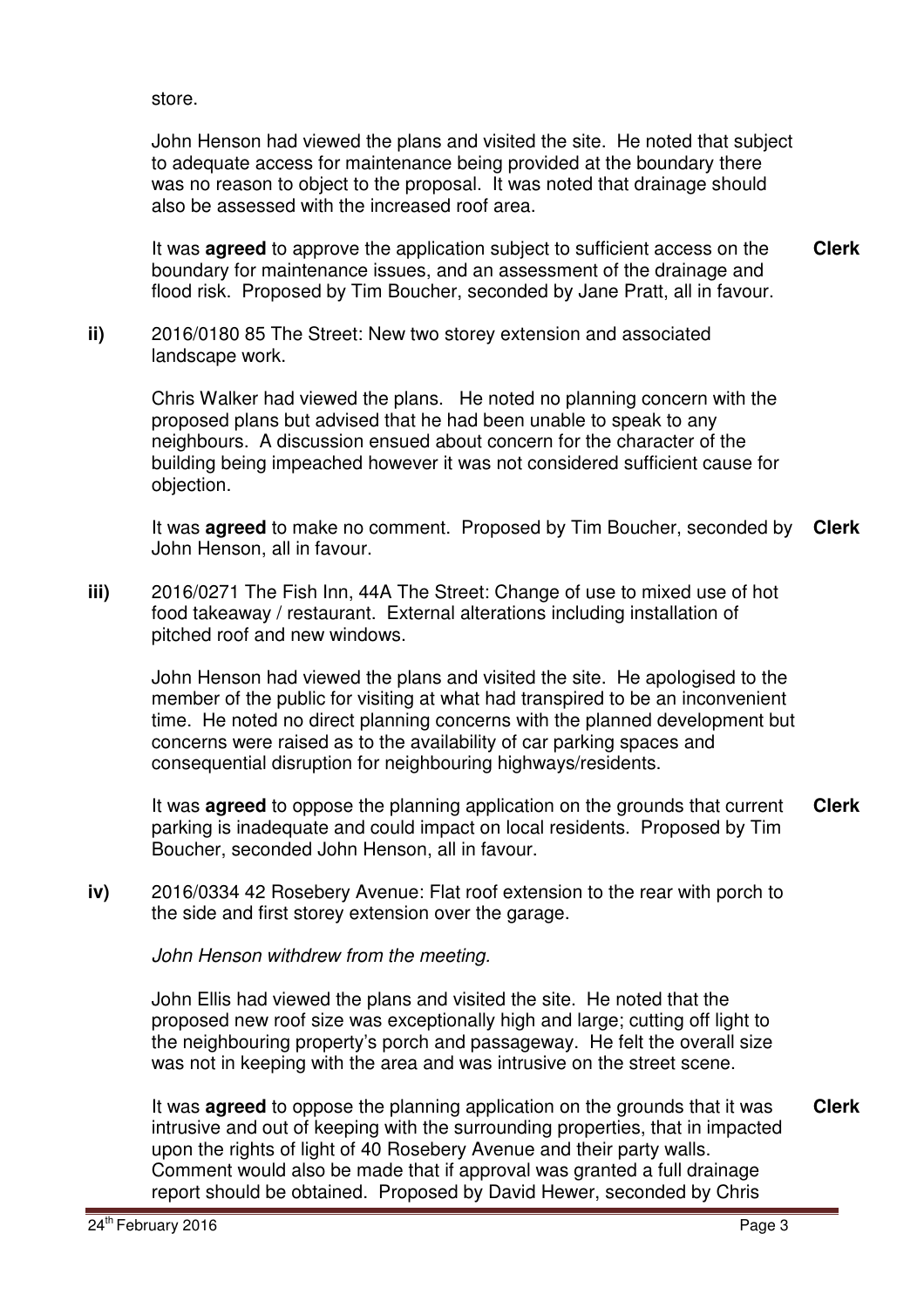Walker, all in favour.

John Henson and Lisa Neal returned to the meeting.

- **b)** Permission Granted
- **i)**  2015/1750 1 Hall Road: Single storey flat roofed extension to existing dwelling. **APPROVED**
- **ii)**  2015/1751 1 Hall Road: Erection of two storey and single storey extensions to provide self-contained annexe, pool room and toilet, plus additional garage space. **APPROVED**
- **iii)**  2015/2030 12 Malten Close: Proposed single storey rear extension, loft conversion including insertion of dormer to side elevation and internal and external alterations. **APPROVED**
- **iv)**  2015/2396 Land at Mill Close: Variation of condition 2 of permission 2013/0599 (Four new dwellings and land remediation and stabilisation works following planning application 2013/0107/F) – to amend garages for plots 2, 3 & 4 to double garaged. **APPROVED**
- **v)**  2015/2649 The Brambles, Heath Loke: Variation from condition 2 of planning application 2015/0041/D to reduce the size and position of the garage and site boundary moved north from existing house. **APPROVED**
- **vi)**  2016/0086 The Brambles, Heath Loke: Proposed new garage and porch.

**APPROVED**

### **7. Advisory Group and Working Group Reports**

**a)**  War Memorial Working Group

A report of the War Memorial Working Group was presented. The Chairman reported that the public consultation event had been successful, with an overwhelming majority of people supporting the new design. It was suggested that relatives of the commemorated be contacted. The Chairman confirmed that this had already been done.

# **8. Correspondence**

No correspondence received.

#### **9. Finance**

**a)**  Receipts, Payments and Bank Reconciliation

The bank reconciliation, receipts and payments for January 2016 were presented. It was **agreed** to accept those documents, proposed by David Hewer, seconded by Chris Walker, all in favour.

**b)** It was **agreed** to pay the following accounts, proposed by David Hewer, seconded by Chris Walker, all in favour.

|                             | <b>Staff Salaries</b>   | £4,604.09 |
|-----------------------------|-------------------------|-----------|
| R McCarthy                  | <b>Event Sundries</b>   | £39.00    |
| <b>Norfolk Pension Fund</b> | Superannuation          | £1,558.35 |
| <b>TalkTalk</b>             | Telephone and Broadband | £25.00    |
|                             |                         |           |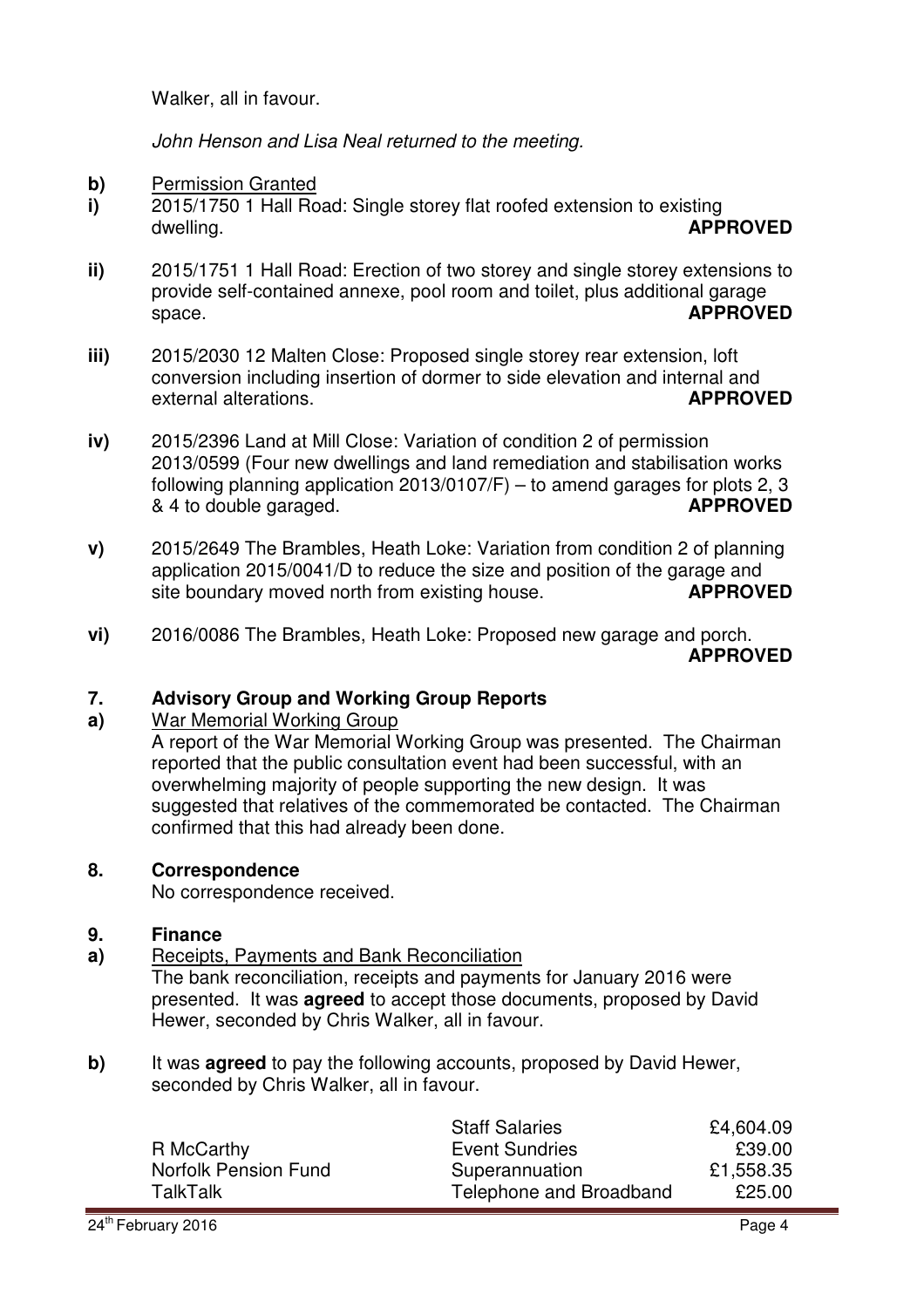| lan Smith Group                 | Stationery                         | £33.48    |
|---------------------------------|------------------------------------|-----------|
| <b>SLCC Enterprises Ltd</b>     | <b>Practitioners Conference</b>    | £273.20   |
| Jessica Topham                  | <b>Community Land Project</b>      | £1,564.65 |
| Spring                          | <b>Community Land Project</b>      | £1,727.69 |
| <b>FMG Consulting</b>           | <b>Community Land Project</b>      | £600.00   |
| Barclaycard                     | Various                            | £523.85   |
| <b>Norse</b>                    | <b>Carpet Cleaning</b>             | £25.00    |
| Anglian Water                   | <b>Community Centre Water</b>      | £178.00   |
| <b>SSE Southern Electric</b>    | <b>Community Centre Electric</b>   | £405.30   |
| <b>ESPO</b>                     | <b>Community Centre Gas</b>        | £215.24   |
| South Norfolk Council           | <b>Premises Licence</b>            | £180.00   |
| Veolia                          | Waste                              | £56.54    |
| <b>Spruce Landscapes</b>        | Maintenance                        | £610.01   |
| <b>Abbey Memorials</b>          | <b>Memorial Repairs</b>            | £2,100.00 |
| Anglian Water                   | <b>Burial Ground Water</b>         | £14.43    |
| <b>Harry Stebbing</b>           | <b>Notice Board</b>                | £1,471.50 |
| <b>Poringland Wanderers YFC</b> | <b>Youth Grant</b>                 | £700.00   |
| 6 Youth Council                 | <b>Youth Grant</b>                 | £700.00   |
| P&FECT                          | <b>Youth Grant</b>                 | £700.00   |
| Anglian Water                   | Water                              | £81.76    |
| <b>Accounting Solutions</b>     | <b>Financial Advice</b>            | £120.00   |
| <b>Norse</b>                    | <b>War Memorial Consult Boards</b> | £100.00   |
| <b>Bartlett Signs</b>           | <b>General Signage</b>             | £52.80    |
| C Moore                         | Out of Pocket Expenses             | £68.00    |
| C Moore                         | Petty Cash Top Up                  | £20.09    |
| R McCarthy                      | Bar Stock / Mileage                | £33.48    |
| R Meads                         | <b>Playing Field Gatekeeper</b>    | £50.00    |

# **10. Chairman's Report**

The Chairman confirmed that the Community Land Project consultation was moving forward and suggested that a small working group was created to continue communications with the community. Chairman proposed the group was made of up himself, the Vice-Chairman with two others and asked for volunteers. Chris Walker and David Hewer put themselves forward; all in favour.

**Clerk**

The Chairman also confirmed that there was now a team in place for the Community Speedwatch, with training commencing shortly. Finally, the Chairman advised that he will be attending a Norfolk ALC meeting at South Norfolk House on Friday.

## **11. District Councillor's Report**

Lisa Neal reported that the devolution bid had expanded to include Norfolk, Suffolk, Cambridgeshire and Peterborough and now required the election of a Mayor. The Chief Executive and Council Leader would now move the project forward.

The Mulbarton neighbourhood plan had become part of the South Norfolk Local Plan and the Early Help Hub was going well; helping over 1,700 people in 9 months.

Lisa reported a successful meeting with David Wilson Homes regarding the Heath Farm development, with representatives agreeing to keep the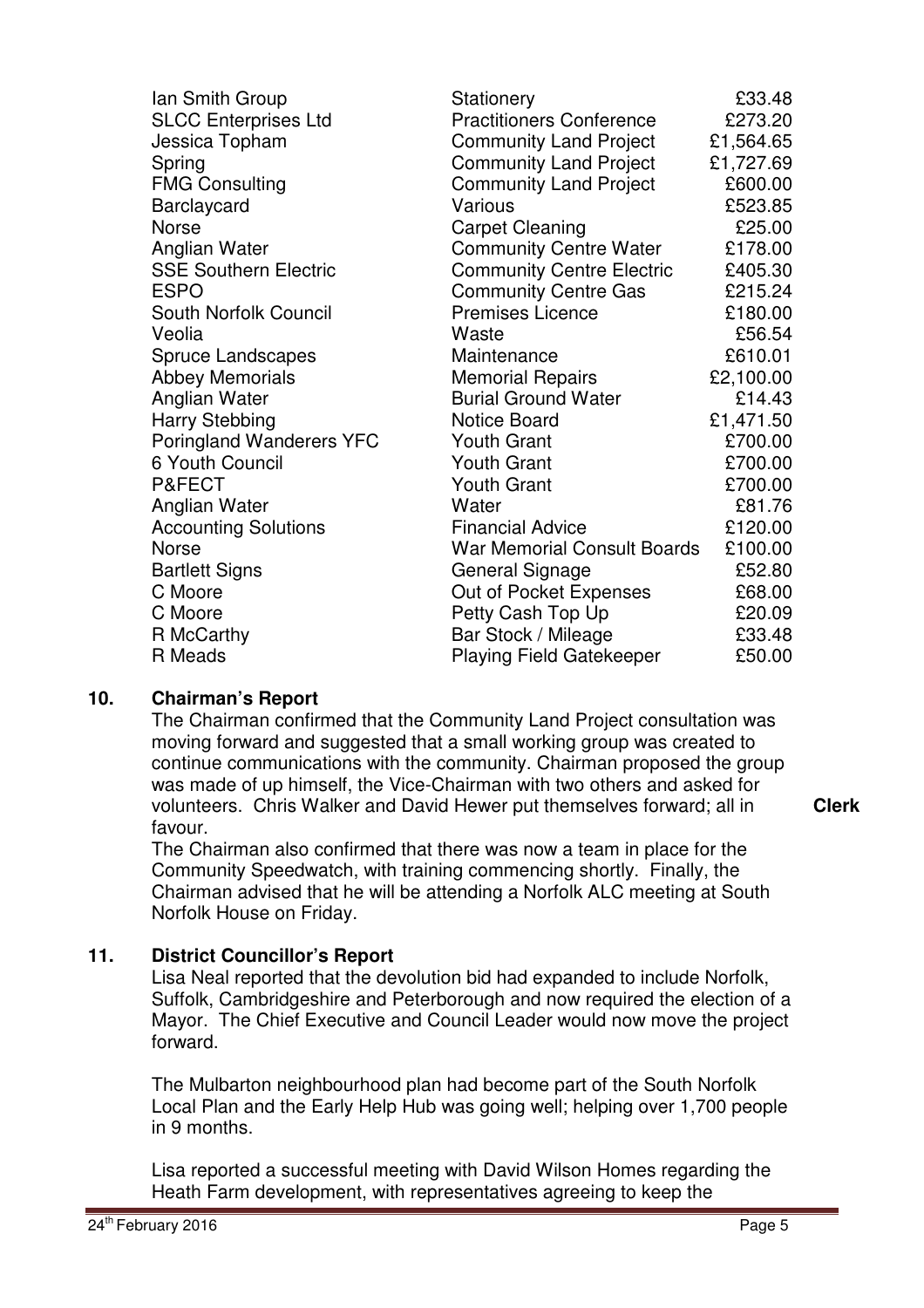community better informed.

Finally she advised that after freezing council tax for the last 7 years, following Government cuts South Norfolk Council would be implementing a 3.3% increase for next year.

# **12. County Councillor's Report**

Roger Smith had offered his apologies and would be providing a report which would be made available at the Community Centre.

### **13. Welcome Home and Memorial Playing Field Trust**

#### **a)**  Update

John Ellis noted that the General Meeting to determine the future trusteeship of the playing field was taking place at 7pm on Wednesday 2<sup>nd</sup> March prior to a Trust Meeting on Wednesday 9<sup>th</sup> March.

## **14. Other Matters**

## **a)** Options for Maturing Bond

The Chairman reminded the council of a previously discussed strategy for the future to invest into more of a long term product. It was agreed to open a 2 year bond (at 1.95%) with the Julian Hodge Bank. Proposed Chris Walker, seconded John Henson, all in favour. **Clerk**

## **b)** Section 137 Donations

The Chairman reported a £500 budget for donations was available, minus the £75.00 already spent on the Remembrance Day wreath. He advised Council of which organisations had approached the council for a donation. It was agreed to pay £50.00 to the following organisations:

- **▶ Community First Responders**
- $\triangleright$  Norwich Fringe Project
- $\triangleright$  Citizens Advice Bureau
- $\triangleright$  St Martin's Housing Trust
- $\triangleright$  East of England Air Ambulance
- $\triangleright$  Age UK Norfolk
- ▶ East Anglian Children's Hospice

Proposed John Henson, seconded David Hewer, all in favour.

## **c)** Insurance Renewal

The Chairman advised council of an addendum to Zurich's separate policy for the Parish Council and Playing Field which was circulated. It was agreed to accept the Zurich quotes and to delegate responsibility for which to the Clerk and Chairman once the decision about the Playing Field had been made. Proposed Chris Walker, seconded John Henson, all in favour. **Clerk**

## **15.** Exclusion of the Press and Public

It was **resolved** to exclude the press and public for the duration of item 15a and 15b on the agenda, as the matters related to sensitive or personal financial information, proposed by David Hewer, seconded by Chris Walker, all in favour.

**Clerk**